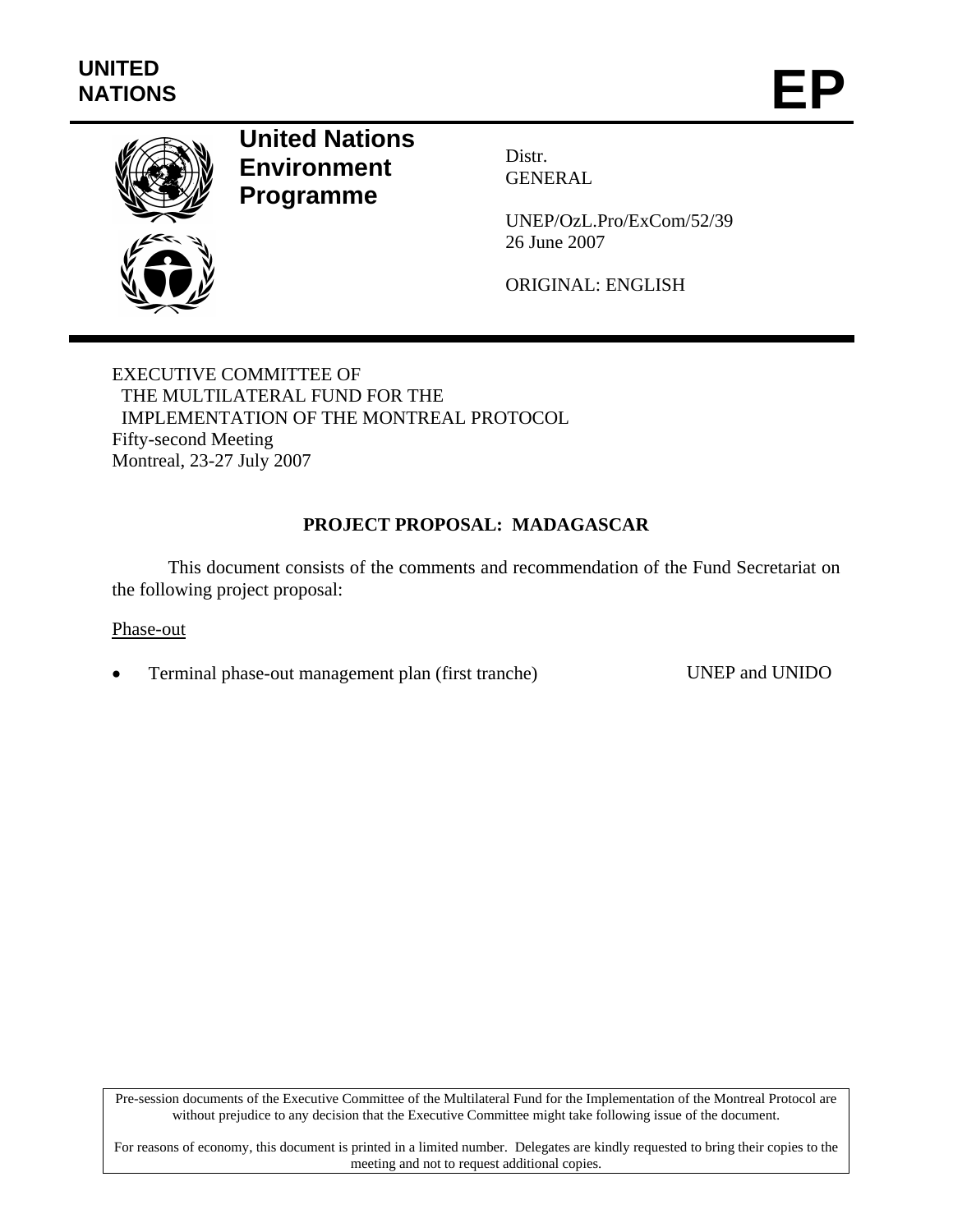# **PROJECT EVALUATION SHEET – MULTI-YEAR PROJECTS MADAGASCAR**

## **PROJECT TITLE BILATERAL/IMPLEMENTING AGENCY**

Terminal phase-out management plan (first tranche) UNEP and UNIDO

**NATIONAL CO-ORDINATING AGENCY:** Ministère de L'environnement, des Eaux et Forets, Bureau National Ozone

# **LATEST REPORTED CONSUMPTION DATA FOR ODS ADDRESSED IN PROJECT A: ARTICLE-7 DATA (ODP TONNES, 2005, AS OF JUNE 2007)**

| <b>iroun</b><br>Annex                          | $\sim$<br>.v |  |
|------------------------------------------------|--------------|--|
| $\sim$<br>$\mathbf{v}$<br>Annex B.<br>Group II |              |  |

## **B: COUNTRY PROGRAMME SECTORAL DATA (ODP TONNES, 2006, AS OF JUNE 2007)**

| ODS            | Aerosol | Foam | Ref. Mfg. | Ref. Servicing | Solvents | Process agent | $\blacksquare$<br>Fumigant |
|----------------|---------|------|-----------|----------------|----------|---------------|----------------------------|
| $CFC-12$       |         |      |           | ر. .           |          |               |                            |
| $\Gamma$<br>UR |         |      |           |                |          |               |                            |

**CFC consumption remaining eligible for funding (ODP tonnes)** and a non-

**CURRENT YEAR BUSINESS PLAN:** Total funding US \$195,000: total phase-out 0 ODP tonnes.

| PROJECT DATA                                  |                                             | 2007     | 2008     | 2009                     | 2010                     | Total    |
|-----------------------------------------------|---------------------------------------------|----------|----------|--------------------------|--------------------------|----------|
| <b>CFCs</b>                                   | <b>Montreal Protocol limit</b>              | 7.2      | 7.2      | 7.2                      | $\Omega$                 | n/a      |
| (ODP tonnes)                                  | Annual consumption limit                    | 2.3      | 2.3      | 2.3                      | $\Omega$                 | n/a      |
|                                               | Annual phase-out newly addressed            | $\Omega$ | $\Omega$ | 2.3                      | $\Omega$                 | 2.3      |
| Other<br>fully                                | Montreal Protocol limit                     | 0.002    | 0.002    | 0.002                    | $\Omega$                 | n/a      |
| halogenated                                   | Annual consumption limit                    | $\Omega$ | $\Omega$ | $\Omega$                 | $\Omega$                 | n/a      |
| <b>CFCs</b><br>(ODP tonnes)                   | Annual phase-out newly addressed            | $\Omega$ | $\Omega$ | $\Omega$                 | $\Omega$                 | $\Omega$ |
| <b>CTC</b>                                    | <b>Montreal Protocol limit</b>              | 0.13     | 0.13     | 0.13                     | $\Omega$                 | n/a      |
| (ODP tonnes)                                  | Annual consumption limit                    | $\Omega$ | $\Omega$ | $\Omega$                 | $\Omega$                 | n/a      |
|                                               | Annual phase-out newly addressed            | $\Omega$ | $\Omega$ | $\Omega$                 | $\theta$                 | $\Omega$ |
| TOTAL ODS CONSUMPTION TO BE PHASED OUT        |                                             | $\Omega$ | $\Omega$ | 2.3                      | $\Omega$                 | 2.3      |
| Total ODS consumption to be phased-in (HCFCs) |                                             | $0 - 0$  | $\Omega$ | $\Omega$                 | $\Omega$                 | $\Omega$ |
| Final project costs (US \$):                  |                                             |          |          |                          |                          |          |
| Funding for Lead IA: UNEP                     | 133,000                                     | 87,000   | ٠        | ٠                        | 220,000                  |          |
|                                               | Funding for Co-operating I.A.: UNIDO        | 78,000   | 47,000   |                          |                          | 125,000  |
| <b>Total project funding</b>                  |                                             | 211,000  | 134,000  | ٠                        |                          | 345,000  |
| Final support costs (US \$):                  |                                             |          |          |                          |                          |          |
| Support cost for Lead IA: UNEP                |                                             | 17,290   | 11,310   | $\overline{\phantom{0}}$ | $\equiv$                 | 28,600   |
| Support cost Co-operating I.A.: UNIDO         |                                             | 5,850    | 3,525    | $\overline{\phantom{a}}$ | $\blacksquare$           | 9,375    |
| <b>Total support costs</b>                    |                                             | 23,140   | 14,835   | $\overline{a}$           | $\overline{\phantom{a}}$ | 37,975   |
|                                               | TOTAL COST TO MULTILATERAL FUND (US \$)     | 234,140  | 148,835  | $\overline{\phantom{0}}$ | ÷                        | 382,975  |
|                                               | Final project cost effectiveness (US \$/kg) |          |          |                          |                          | n/a      |

**FUNDING REQUEST:** Approval of funding for the first tranche (2007) as indicated above.

| SECRETARIAT'S RECOMMENDATION<br>`approval<br>blanket<br>For |
|-------------------------------------------------------------|
|-------------------------------------------------------------|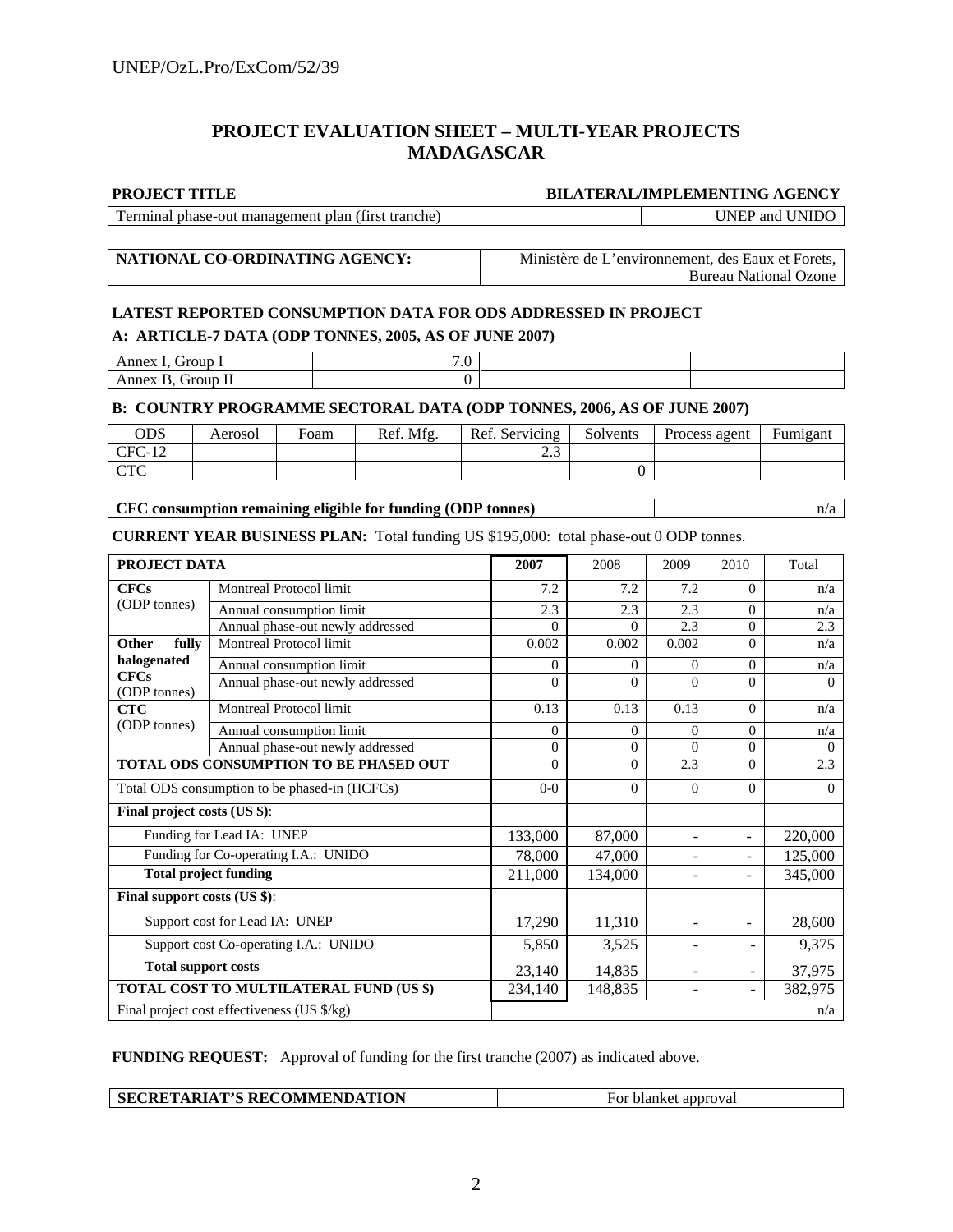# **PROJECT DESCRIPTION**

1. On behalf of the Government of Madagascar, UNEP as the lead agency has submitted a terminal phase-out management plan (TPMP) for the phase out of ODS in the refrigeration and air-conditioning sector for the Executive Committee's consideration at its 52nd Meeting. The total cost of the Madagascar TPMP is US \$345,000 plus agency support costs. Of this total, the share for UNEP as the lead agency is US \$220,000 plus support cost of US \$28,600 and the share for UNIDO is US \$125,000 plus support cost of US \$9,375. The CFC consumption baseline is 47.9 ODP tonnes.

# **Background**

2. In regard to the phase-out of CFCs in Madagascar's refrigeration-servicing sector, the Executive Committee approved an RMP amounting to US \$154,900 for France, and an RMP update amounting to US \$40,500 out of a total of US \$87,500 for investment activities carried out by France, and the remainder for UNEP. The implementation of the original RMP, approved at the  $29<sup>th</sup>$  Meeting has been completed, and consisted of the following activities:

- (a) Set up of a national recovery and recycling network, where three sites have been established;
- (b) Training of personnel in charge of control and monitoring of imports of ODS, with 19 officers trained; and
- (c) Training of trainers and refrigeration technicians in good service practices, with about 50 technicians trained.

3. The non-investment activities in the implementation of the RMP update, approved at the  $47<sup>th</sup>$  Meeting, have been completed, while the investment activities are in an early stage of implementation. The lead agency is UNEP and the co-operating agency is UNIDO. The activities consisted of:

- (a) A recovery and recycling component;
- (b) The training of customs officers and other officers to control and follow-up of ODS with 30 customs officers trained, and
- (c) The training of maintenance technicians including small craftsmen of the informal sector, with about 75 technicians trained.

4. Madagascar had a baseline consumption of Annex B, Group I ODS (other fully halogenated CFCs) of 0.867 ODP tonnes, with zero consumption reported since 2000 and a baseline consumption of Annex B, Group II ODS (carbon tetrachloride) of 0.013 ODP tonnes, with zero consumption since 2001, according to the reported Article 7 consumption data.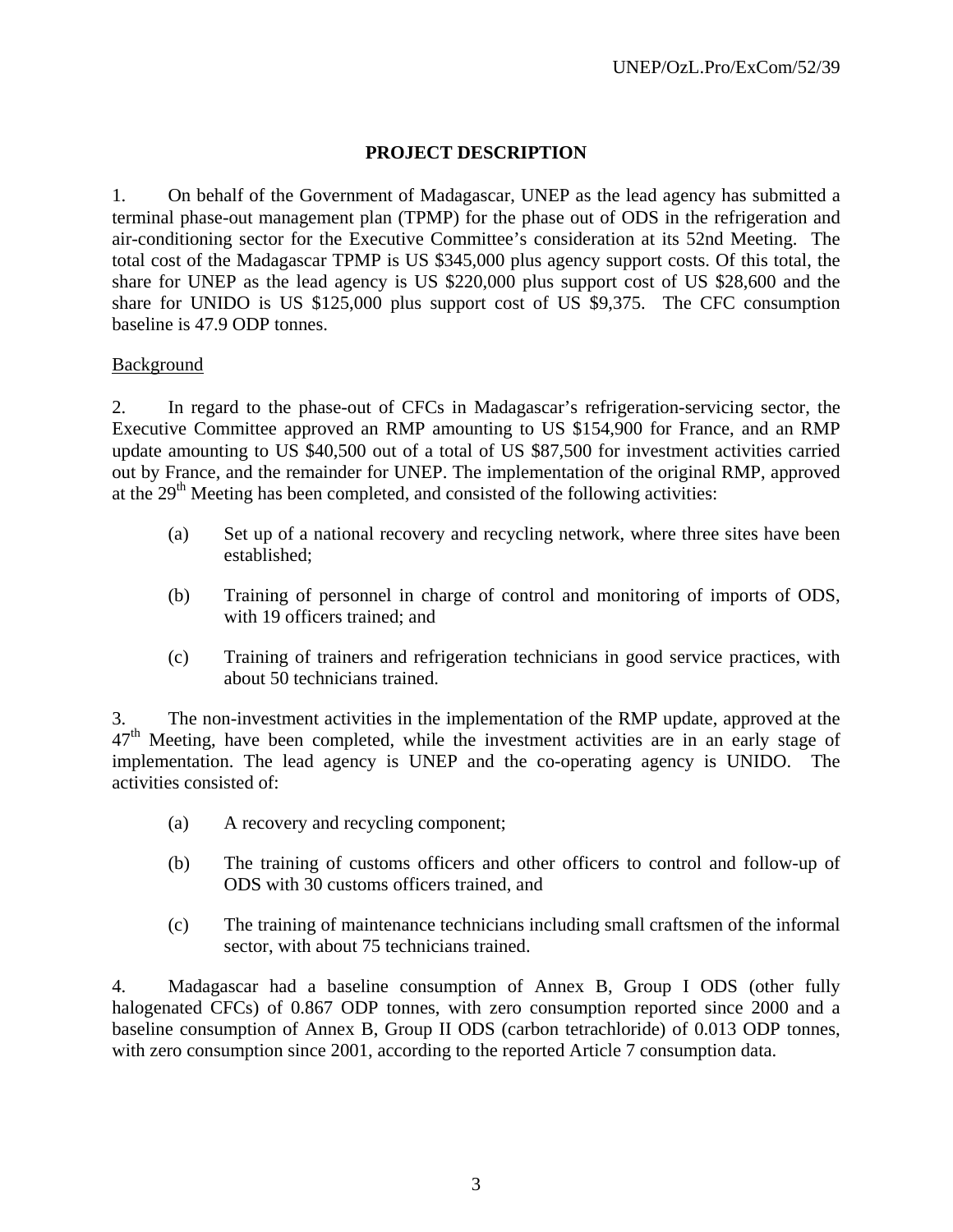# Policy and legislation

5. In 2003, Madagascar issued a decree controlling the import and use of ODS and ODS-containing equipment. The regulation is based on a preliminary system for authorisation of imports. The Ministry of Trade issues special permits, and the directorate of customs controls the conformity and legality of the documents of import vis-à-vis the goods. According to the survey on the functionality of the ODS regulation, the licensing system is not working properly due to, among others, lack of awareness of importers and the involvement of the customs department when drafting the regulation. Nevertheless, the 2005 CFC consumption data reported under Article 7 was 7 ODP tonnes, i.e. 14.6% of the baseline consumption, therefore fulfilling already the 2007 compliance requirement.

# Refrigeration-servicing sector

6. According to the project proposal the consumption of CFCs dropped in 2006 to 2.3 ODP tonnes, of which more than 2 ODP tonnes (HFC-134a: 2.04 tonnes, HCFC-22: 0.31 tonnes) were consumed in the domestic refrigeration sub-sector. About 200 kg CFC-12 (HFC-134a: 530 kg; HCFC-22: 3.72 tonnes) were consumed for the servicing of commercial refrigeration equipment, 32 kg CFC-12 (HFC-134a: 656 kg, HCFC-22: 26.98 tonnes) for industrial refrigeration, and 65 kg CFC-12 (HFC-134a: 124 kg, HCFC-22: 10 kg) for mobile air conditioning. All of this consumption was used for the service of equipment. The current prices of refrigerants per kg are: US \$4.04 for CFC-12, US \$8.38 for HFC 134a, US \$2.45 for HCFC-22.

# Activities proposed in the TPMP

- 7. The following activities are proposed to be implemented through the TPMP project:
	- (a) Review of the existing ODS legislation in order to improve its effectiveness in terms of identifying shipments of ODS and products containing ODS, the latter starting in 2008. It is the objective of the new drafting process to involve fully the customs authorities in the undertaking;
	- (b) According to the project document, the number of customs officers is 900, of which less than 50 have been trained. In addition, a number of those have apparently retired from service. A customs training component is intended, through a train-the-trainer approach, to conduct seven workshops in the first and another four workshops in the second year of implementation. In addition, it is planned to purchase seven refrigerant identifiers;
	- (c) The proposed component of the refrigeration training scheme will consist of training for at least 250 technicians and engineers in good practices in refrigeration as well as in retrofitting of equipment to non-ODS technologies. These will more than double the number of refrigeration technicians in Madagascar which were trained through previous activities funded. The training is planned on the basis of a train-the-trainer approach with 17 subsequent training courses. Implementation is envisaged to continue until the end of 2009;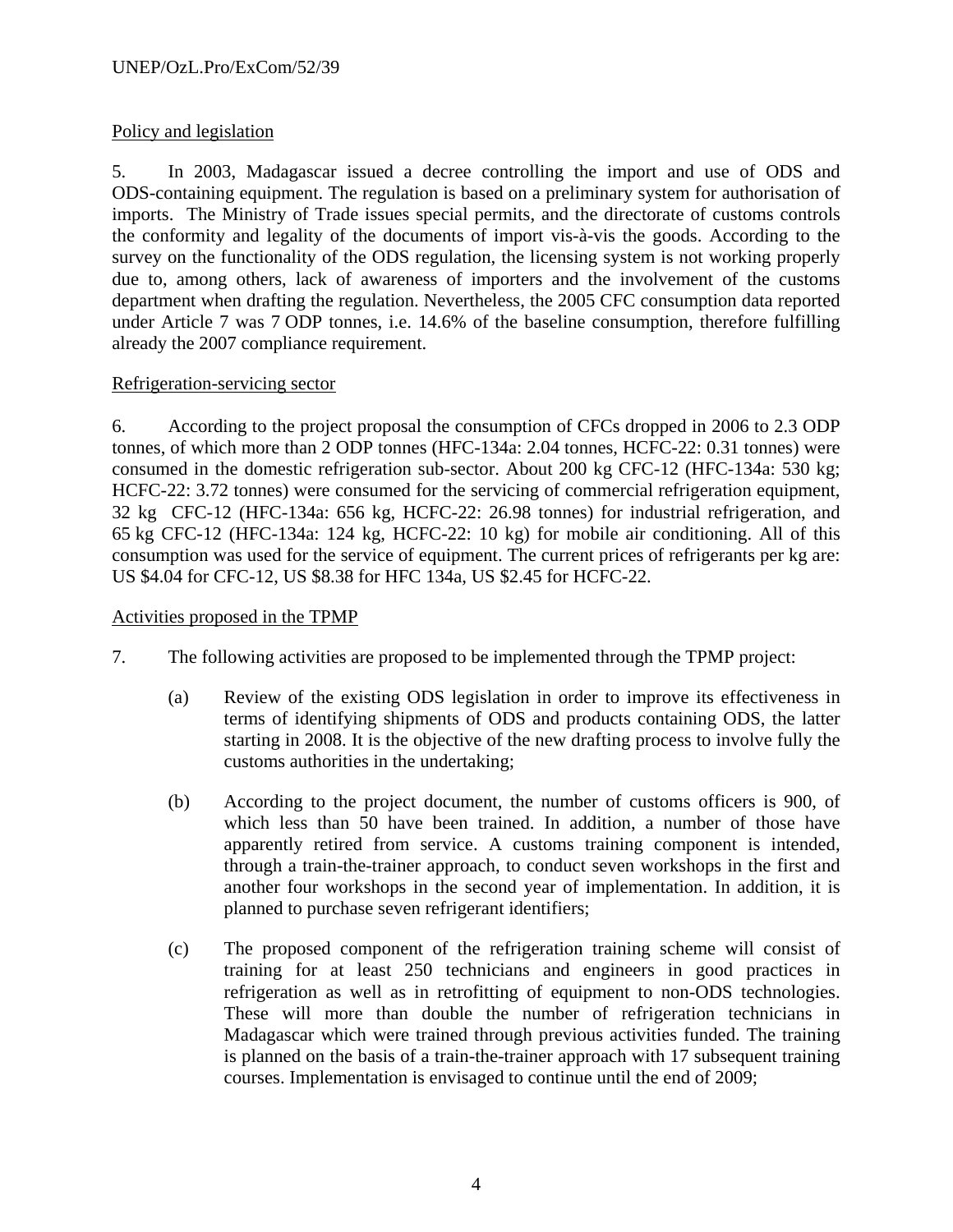- (d) A technical assistance programme for recovering and retrofitting commercial and domestic refrigeration and air conditioning equipment is the fourth component, meant to complement the technician training programme by providing parts and spare parts for existing and locally built recovery and recovery and recycling machines, and to provide incentives for purchasing a stock of alternative refrigerants, not yet locally available, for retrofitting of refrigeration equipment.
- (e) Finally, a monitoring component to ensure satisfactory implementation and subsequent follow-up is also foreseen.
- 8. A work plan for 2007 has been submitted with the TPMP proposal.

# **SECRETARIAT'S COMMENTS AND RECOMMENDATION**

# **COMMENTS**

9. The Secretariat discussed issues related to the original amount allocated to the proposed non-investment components, the number of refrigerant identifiers included, and the inclusion of substances other than CFCs in the plan. UNEP updated the project proposal and clarified open issues.

## Agreement

10. The Government of Madagascar submitted a draft agreement between the Government and the Executive Committee setting out the conditions for the complete phase-out of CFCs in Madagascar, and the sustained phase-out of other substances with a baseline above zero, namely CTC and other CFCs. The draft agreement is contained in Annex I to the present document.

# **RECOMMENDATION**

11. The Secretariat recommends blanket approval of the terminal phase-out management plan for the phase out of ODS in the refrigeration and air conditioning sector in Madagascar. The Executive Committee may wish to:

- (a) Approve, in principle, the terminal phase-out management plan for Madagascar, at the amount of US \$345,000 plus agency support costs of US \$28,600 for UNEP and US \$9,375 for UNIDO;
- (b) Approve the draft agreement between the Government of Madagascar and the Executive Committee for the implementation of the terminal phase-out management plan, as contained in Annex I to this document;
- (c) Urge UNEP and UNIDO to take full account of the requirements of decisions 41/100 and 49/6 during the implementation of the terminal phase-out management plan; and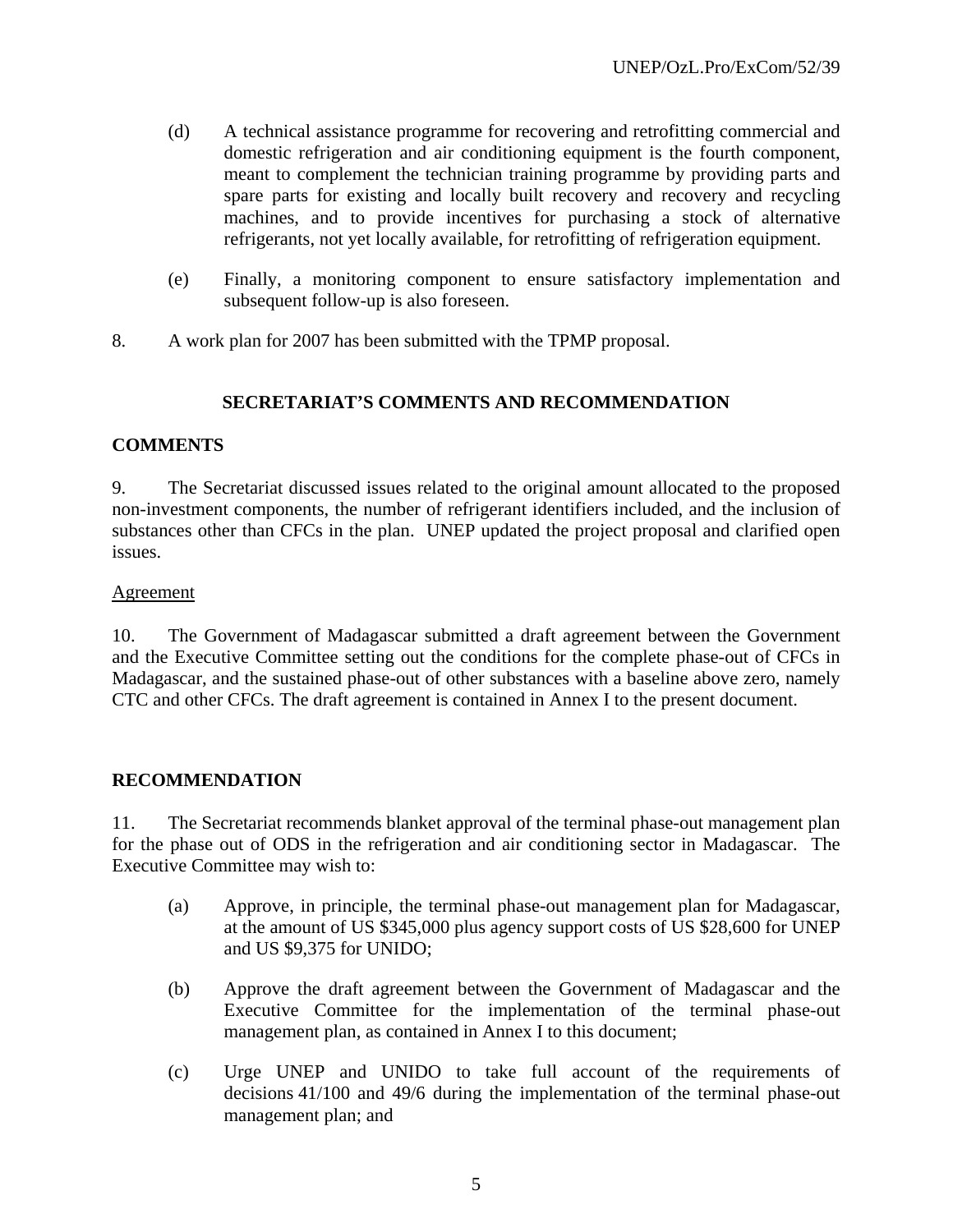# UNEP/OzL.Pro/ExCom/52/39

(d) Approve the first tranche of the plan at the funding levels shown in the table below:

|     | <b>Project Title</b>                                   | <b>Project Funding</b><br>$(US \$ | <b>Support Cost</b><br>$(US \$ | Implementing<br>Agency |
|-----|--------------------------------------------------------|-----------------------------------|--------------------------------|------------------------|
| (a) | Terminal phase-out management plan (first)<br>tranche) | 133,000                           | 17.290                         | <b>UNEP</b>            |
| (b) | Terminal phase-out management plan (first)<br>tranche) | 78,000                            | 5,850                          | <b>UNIDO</b>           |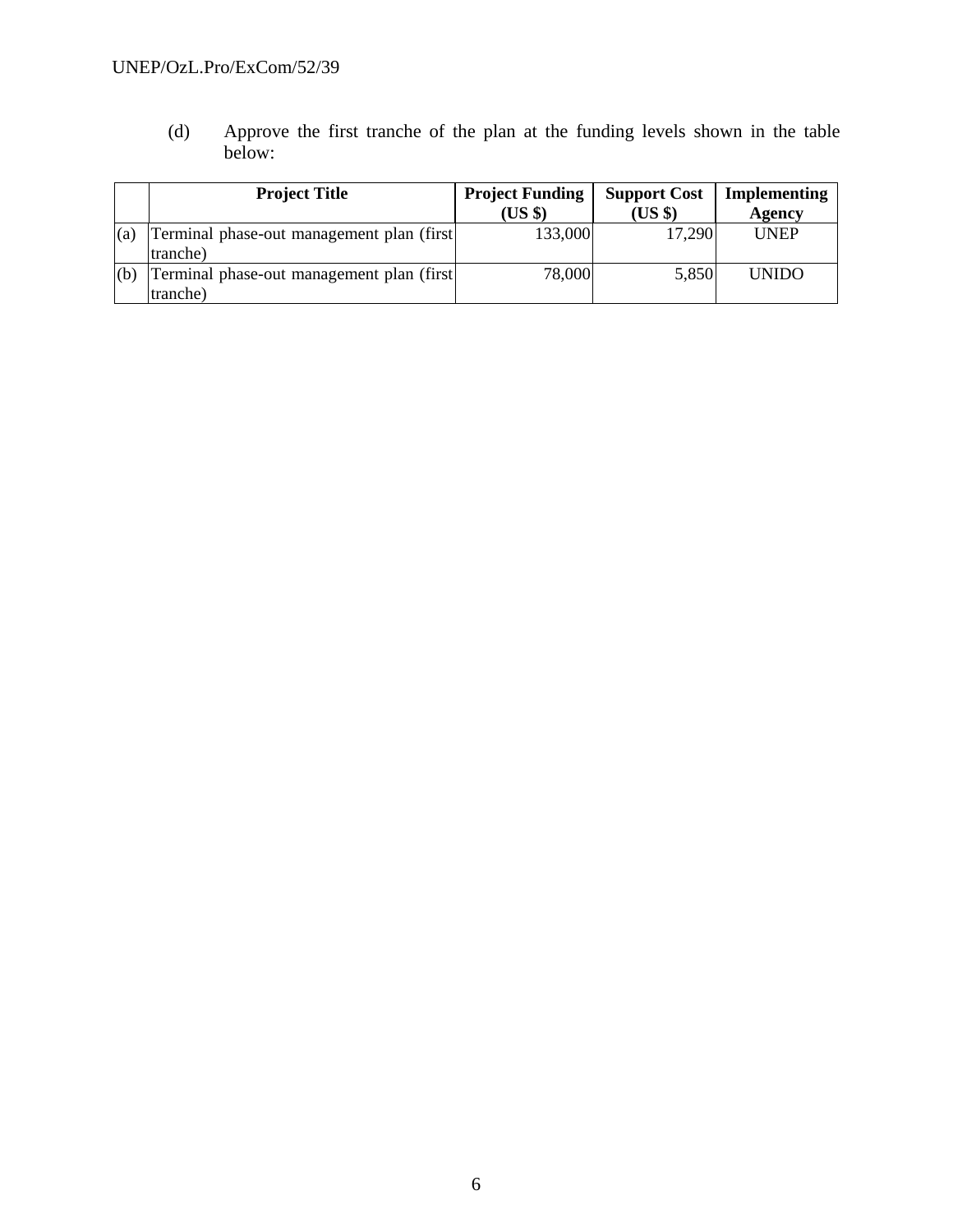# **Annex I**

# **DRAFT AGREEMENT BETWEEN MADAGASCAR AND THE EXECUTIVE COMMITTEE OF THE MULTILATERAL FUND FOR THE PHASE-OUT OF OZONE DEPLETING SUBSTANCES**

1. This Agreement represents the understanding of the Government of Madagascar (the "Country") and the Executive Committee with respect to the complete phase-out of controlled use of the ozone-depleting substances set out in Appendix 1-A (the "Substances") prior to 1 January 2010 in compliance with Protocol schedules.

2. The Country agrees to meet the annual consumption limits of the Substances as set out in rows 2, 5, and 8 of Appendix 2-A (the "Targets, and Funding") in this Agreement. The Country accepts that, by its acceptance of this Agreement and performance by the Executive Committee of its funding obligations described in paragraph 3, it is precluded from applying for or receiving further funding from the Multilateral Fund in respect to the Substances.

3. Subject to compliance by the Country with its obligations set out in this Agreement, the Executive Committee agrees in principle to provide the funding set out in row 12 of Appendix 2-A (the "Targets, and Funding") to the Country. The Executive Committee will, in principle, provide this funding at the Executive Committee meetings specified in Appendix 3-A (the "Funding Approval Schedule").

4. The Country will meet the consumption limits for each of the Substances as indicated in Appendix 2 -A. It will also accept independent verification by the relevant implementing agency of achievement of these consumption limits as described in sub-paragraph 5(b) of this Agreement.

5. The Executive Committee will not provide the Funding in accordance with the Funding Approval Schedule unless the Country satisfies the following conditions at least 60 days prior to the applicable Executive Committee meeting set out in the Funding Approval Schedule:

- (a) That the Country has met the Targets for the applicable year;
- (b) That the meeting of these Targets will be independently verified, if requested by the Executive Committee consistent with paragraph (d) of decision 45/54;
- (c) That the Country has substantially completed all actions set out in the last annual implementation programme; and
- (d) That the Country has submitted and received endorsement from the Executive Committee for an annual implementation programme in the form of Appendix 4-A (the "Format of Annual Implementation Programme") in respect of the year for which tranche funding is being requested.

6. The Country will ensure that it conducts accurate monitoring of its activities under this Agreement. The institutions set out in Appendix 5-A (the "Monitoring Institutions and Roles")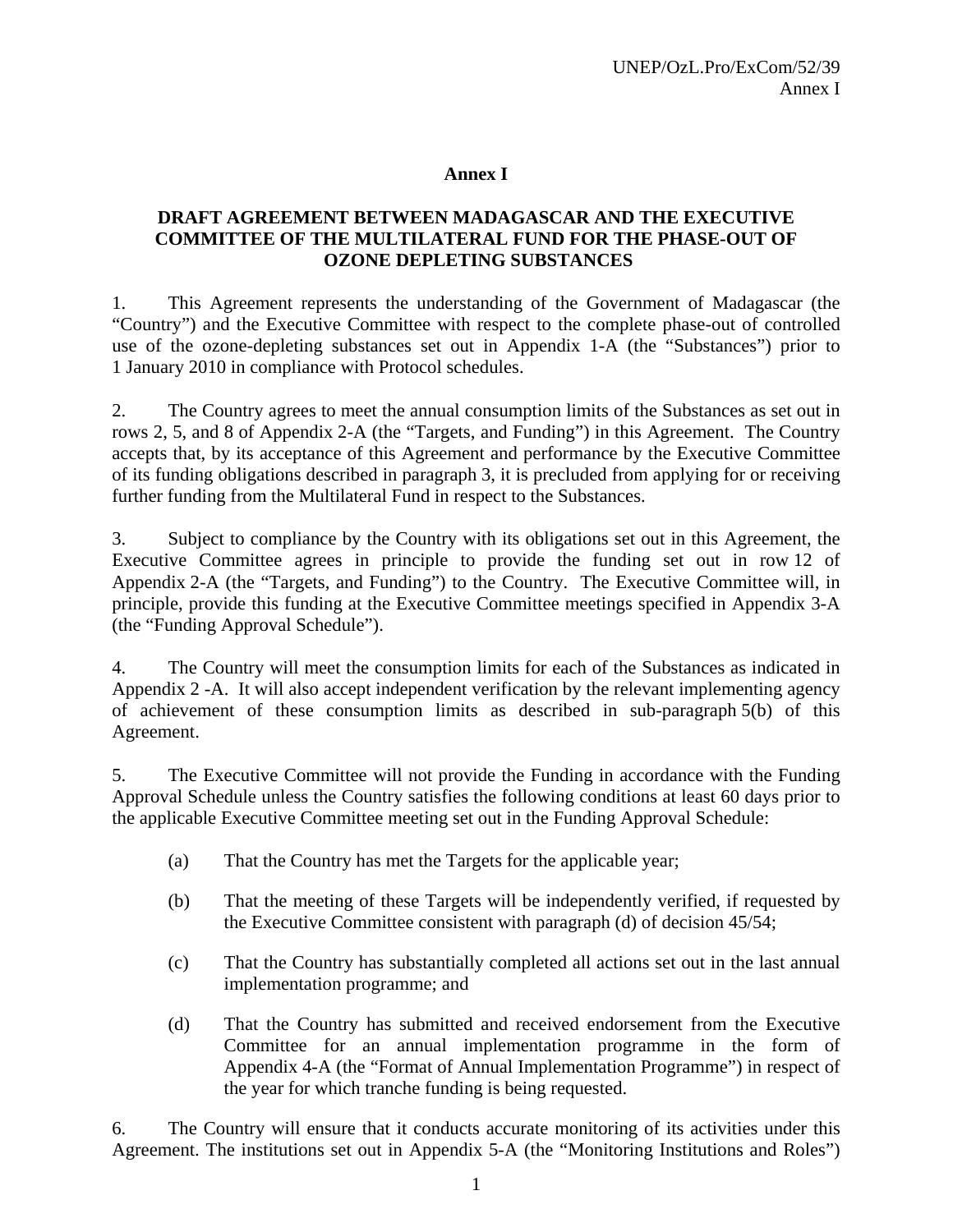will monitor and report on that monitoring in accordance with the roles and responsibilities set out in Appendix 5-A. This monitoring will also be subject to independent verification as described in sub-paragraph 5(b).

7. While the Funding was determined on the basis of estimates of the needs of the Country to carry out its obligations under this Agreement, the Executive Committee agrees that the Country may have the flexibility to reallocate the approved funds, or part of the funds, according to the evolving circumstances to achieve the goals prescribed under this Agreement. Reallocations categorized as major changes must be documented in advance in the next annual implementation programme and endorsed by the Executive Committee as described in sub-paragraph 5(d). Reallocations not categorized as major changes may be incorporated in the approved annual implementation programme, under implementation at the time, and reported to the Executive Committee in the report on implementation of the annual implementation programme.

8. Specific attention will be paid to the execution of the activities in the refrigeration-servicing sub-sector, in particular:

- (a) The Country would use the flexibility available under this Agreement to address specific needs that might arise during project implementation;
- (b) The technical assistance programme for the refrigeration-servicing sub-sector will be implemented in stages so that remaining resources can be diverted to other phase-out activities such as additional training or procurement of service tools in cases where the proposed results are not achieved, and will be closely monitored in accordance with Appendix 5-A of this Agreement; and
- (c) The Country and the implementing agencies will take full account of the requirements of decisions 41/100 and 49/6 during the implementation of the plan.

9. The Country agrees to assume overall responsibility for the management and implementation of this Agreement and of all activities undertaken by it or on its behalf to fulfill the obligations under this Agreement. UNEP has agreed to be the lead implementing agency (the "Lead IA") and UNIDO has agreed to be cooperating implementing agency (the "Cooperating IA") under the lead of the Lead IA in respect of the Country's activities under this Agreement. The Lead IA will be responsible for carrying out the activities listed in Appendix 6-A, including but not limited to independent verification as per sub-paragraph 5(b). The Country also agrees to periodic evaluations, which might be carried out under the monitoring and evaluation work programmes of the Multilateral Fund. The Cooperating IA will be responsible for carrying out the activities listed in Appendix 6-B. The Executive Committee agrees, in principle, to provide the Lead IA and the Cooperating IA with the fees set out in rows 13 and 14 of Appendix 2-A.

10. Should the Country, for any reason, not meet the Targets for the elimination of the Substances set out in Appendix 2-A of the Montreal Protocol or otherwise does not comply with this Agreement, then the Country agrees that it will not be entitled to the Funding in accordance with the Funding Approval Schedule. At the discretion of the Executive Committee, funding will be reinstated according to a revised funding approval schedule determined by the Executive Committee after the Country has demonstrated that it has satisfied all of its obligations that were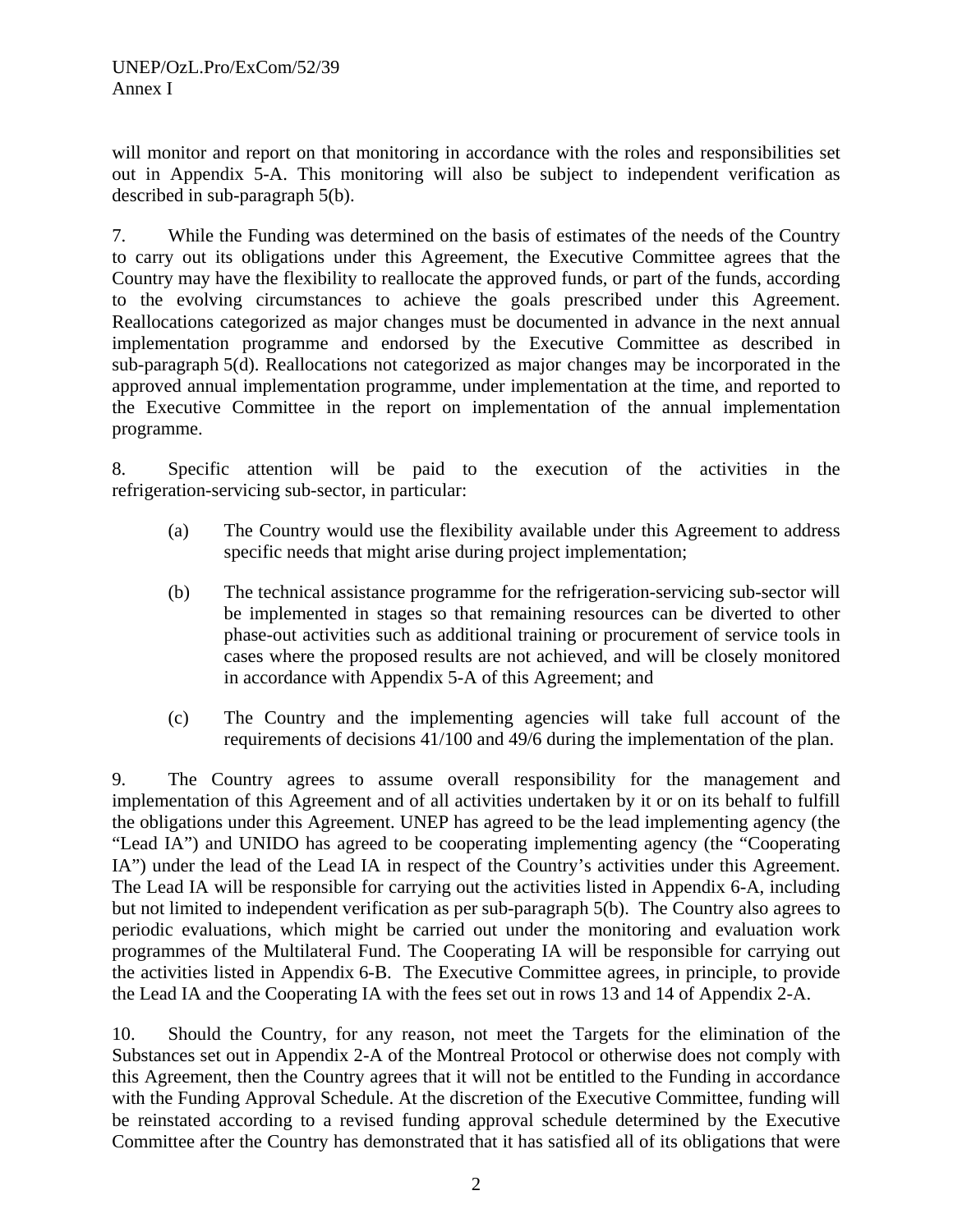due to be met prior to receipt of the next tranche of funding under the Funding Approval Schedule. The Country acknowledges that the Executive Committee may reduce the amount of the Funding by the amounts set out in Appendix 7-A in respect of each ODP tonne of reductions in consumption not achieved in any one year.

11. The funding components of this Agreement will not be modified on the basis of any future Executive Committee decision that may affect the funding of any other consumption sector projects or any other related activities in the Country.

12. The Country will comply with any reasonable request of the Executive Committee and the Lead IA and the Cooperating IA to facilitate implementation of this Agreement. In particular, it will provide the Lead IA and the Cooperating IA with access to information necessary to verify compliance with this Agreement.

13. All of the agreements set out in this Agreement are undertaken solely within the context of the Montreal Protocol and as specified in this Agreement. All terms used in this Agreement have the meaning ascribed to them in the Protocol unless otherwise defined herein.

# **APPENDICES**

# **APPENDIX 1-A: THE SUBSTANCES**

| Annex A: | $'$ <i>froup</i> $\bf{l}$ | CFC-11, CFC-12, CFC-113, CFC-114 and CFC-115 |
|----------|---------------------------|----------------------------------------------|
| Annex B: | Group $\overline{1}$      | Other fully halogenated CFCs                 |
| Annex B: | Group II                  | $\cap$ T $\cap$                              |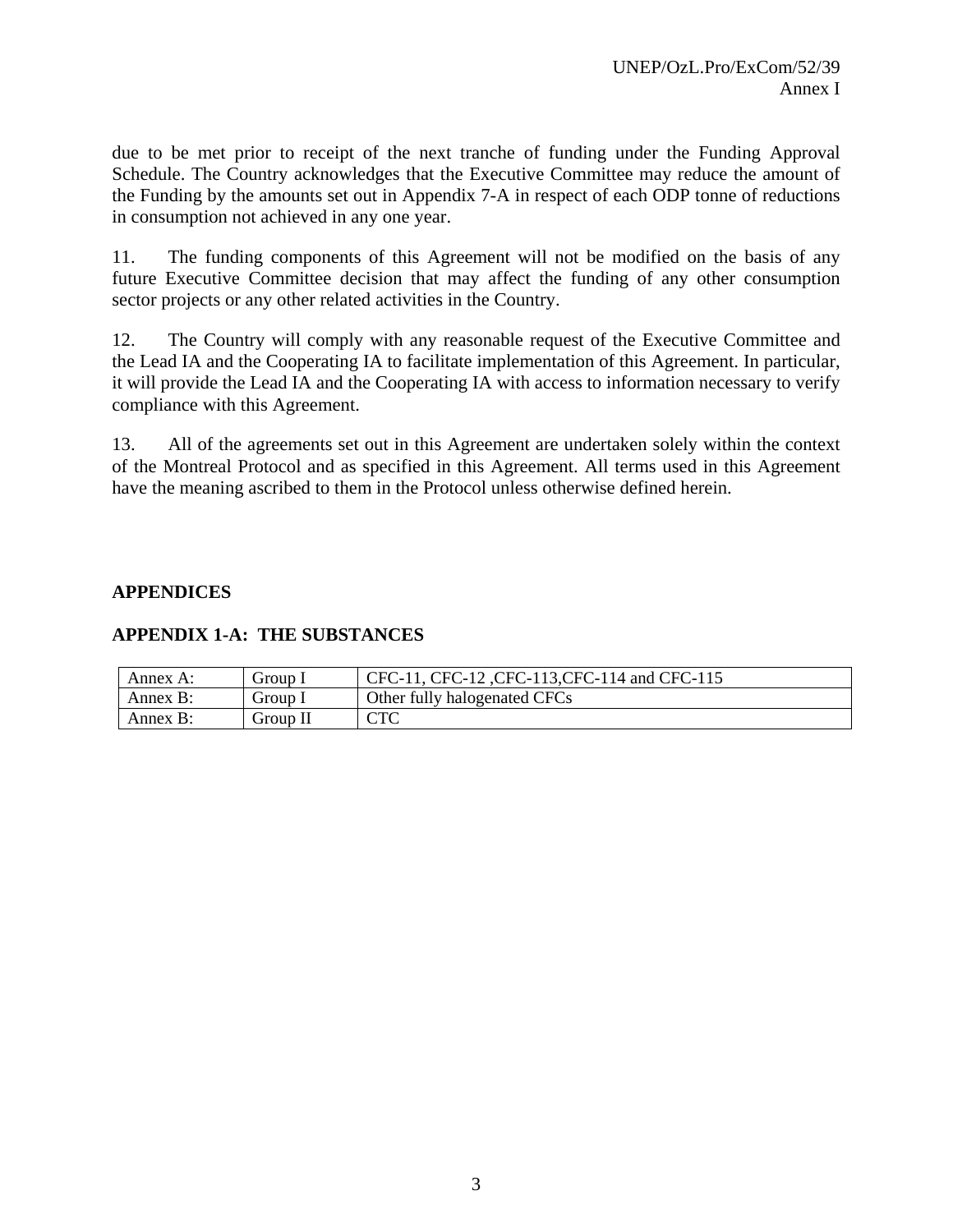|                                                                                         | 2007             | 2008             | 2009                     | 2010           | <b>Total</b> |
|-----------------------------------------------------------------------------------------|------------------|------------------|--------------------------|----------------|--------------|
| 1. Montreal Protocol consumption limits of<br>Annex A, Group I substances (ODP tonnes)  | 7.2              | 7.2              | 7.2                      | $\Omega$       | n/a          |
| 2. Maximum allowable consumption of Annex A,<br>Group I substances(ODP tonnes)          | 2.3              | 2.3              | 2.3                      | $\Omega$       | n/a          |
| 3. New reduction under plan (ODP tonnes)                                                | $\overline{0}$   | $\overline{0}$   | 2.3                      | $\overline{0}$ | 2.3          |
| 4. Montreal Protocol consumption limits of<br>Annex B, Group I substances (ODP tonnes)  | 0.002            | 0.002            | 0.002                    | $\Omega$       | n/a          |
| 5. Maximum allowable consumption of Annex B,<br>Group I substances (ODP tonnes)         | $\Omega$         | $\overline{0}$   | $\theta$                 | $\Omega$       | n/a          |
| 6. New reduction under plan (ODP tonnes)                                                | $\boldsymbol{0}$ | $\boldsymbol{0}$ | $\theta$                 | $\overline{0}$ | $\Omega$     |
| 7. Montreal Protocol consumption limits of<br>Annex B, Group II substances (ODP tonnes) | 0.13             | 0.13             | 0.13                     | $\Omega$       | n/a          |
| 8. Maximum allowable consumption of Annex B,<br>Group II substances(ODP tonnes)         | $\overline{0}$   | $\overline{0}$   | $\theta$                 | $\Omega$       | n/a          |
| 9. New reduction under plan (ODP tonnes)                                                | $\overline{0}$   | $\overline{0}$   | $\Omega$                 | $\overline{0}$ | 0            |
| 10. Lead IA agreed funding (US \$)                                                      | 133,000          | 87,000           |                          |                | 220,000      |
| Cooperating IA agreed funding $(US \$ )<br>11.                                          | 78,000           | 47,000           |                          |                | 125,000      |
| 12. Total agreed funding (US \$)                                                        | 211,000          | 134,000          |                          |                | 345,000      |
| 13. Lead IA support costs (US \$)                                                       | 17,290           | 11,310           |                          |                | 28,600       |
| Cooperating IA support cost(US \$)<br>14.                                               | 5,850            | 3,525            | $\overline{\phantom{0}}$ |                | 9,375        |
| 15. Total agreed support costs (US \$)                                                  | 23,140           | 14,835           |                          |                | 37,975       |
| 16. Grand total agreed funding (US \$)                                                  | 234,140          | 148,835          |                          |                | 382,975      |

# **APPENDIX 2-A: THE TARGETS, AND FUNDING**

# **APPENDIX 3-A: FUNDING APPROVAL SCHEDULE**

1. Funding for the second tranche will be considered for approval at the second meeting of 2008. In case the Executive Committee requires verification of the achievements of the targets in the TPMP, it is understood that the approval or disbursement of the tranche might be delayed until the verification is completed and has been reviewed.

# **APPENDIX 4-A: FORMAT OF ANNUAL IMPLEMENTATION PROGRAMME**

| Data                                         |  |
|----------------------------------------------|--|
| Country                                      |  |
| Year of plan                                 |  |
| # of years completed                         |  |
| # of years remaining under the plan          |  |
| Target ODS consumption of the preceding year |  |
| Target ODS consumption of the year of plan   |  |
| Level of funding requested                   |  |
| Lead implementing agency                     |  |
| Cooperating agency(ies)                      |  |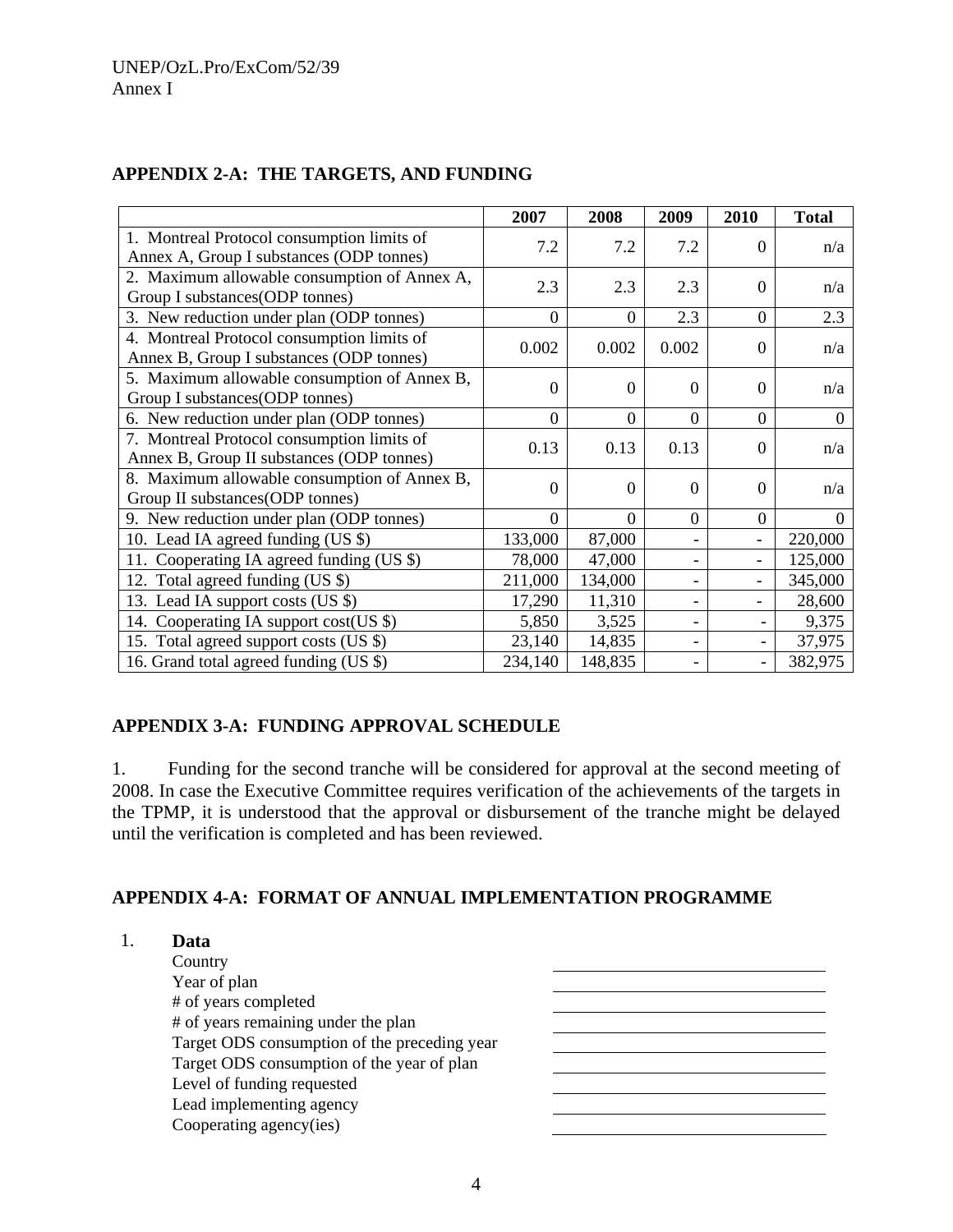# 2. **Targets**

|               | <b>Indicators</b> | <b>Preceding year</b> | Year of plan | <b>Reduction</b> |
|---------------|-------------------|-----------------------|--------------|------------------|
| Supply of ODS | Import            |                       |              |                  |
|               | Total $(1)$       |                       |              |                  |
| Demand of ODS | Manufacturing     |                       |              |                  |
|               | Servicing         |                       |              |                  |
|               | Stockpiling       |                       |              |                  |
|               | Total $(2)$       |                       |              |                  |

# 3. **Industry Action**

| <b>Sector</b> | Consumption<br>preceding year<br>$\bf(1)$ | <b>Consumption</b><br>year of plan<br>(2) | <b>Reduction</b><br>within year of<br>plan $(1) - (2)$ | Number of<br>projects<br>completed | Number of<br>servicing<br>related<br>activities | <b>ODS</b><br>phase-out (in<br><b>ODP</b> tonnes) |
|---------------|-------------------------------------------|-------------------------------------------|--------------------------------------------------------|------------------------------------|-------------------------------------------------|---------------------------------------------------|
| Manufacturing |                                           |                                           |                                                        |                                    |                                                 |                                                   |
| Total         |                                           |                                           |                                                        |                                    |                                                 |                                                   |
|               |                                           |                                           |                                                        |                                    |                                                 |                                                   |
| Refrigeration |                                           |                                           |                                                        |                                    |                                                 |                                                   |
| Total         |                                           |                                           |                                                        |                                    |                                                 |                                                   |
| Grand total   |                                           |                                           |                                                        |                                    |                                                 |                                                   |

# 4. **Technical Assistance**

Proposed Activity: Objective: Target Group: Impact:

# 5. **Government Action**

| <b>Policy/Activity planned</b>                        | <b>Schedule of implementation</b> |
|-------------------------------------------------------|-----------------------------------|
| Type of policy control on ODS import: servicing, etc. |                                   |
| Public awareness                                      |                                   |
| Others                                                |                                   |

# 6. **Annual Budget**

| <b>Activity</b> | <b>Planned expenditures (US \$)</b> |
|-----------------|-------------------------------------|
|                 |                                     |
| Total           |                                     |

# 7. **Administrative Fees**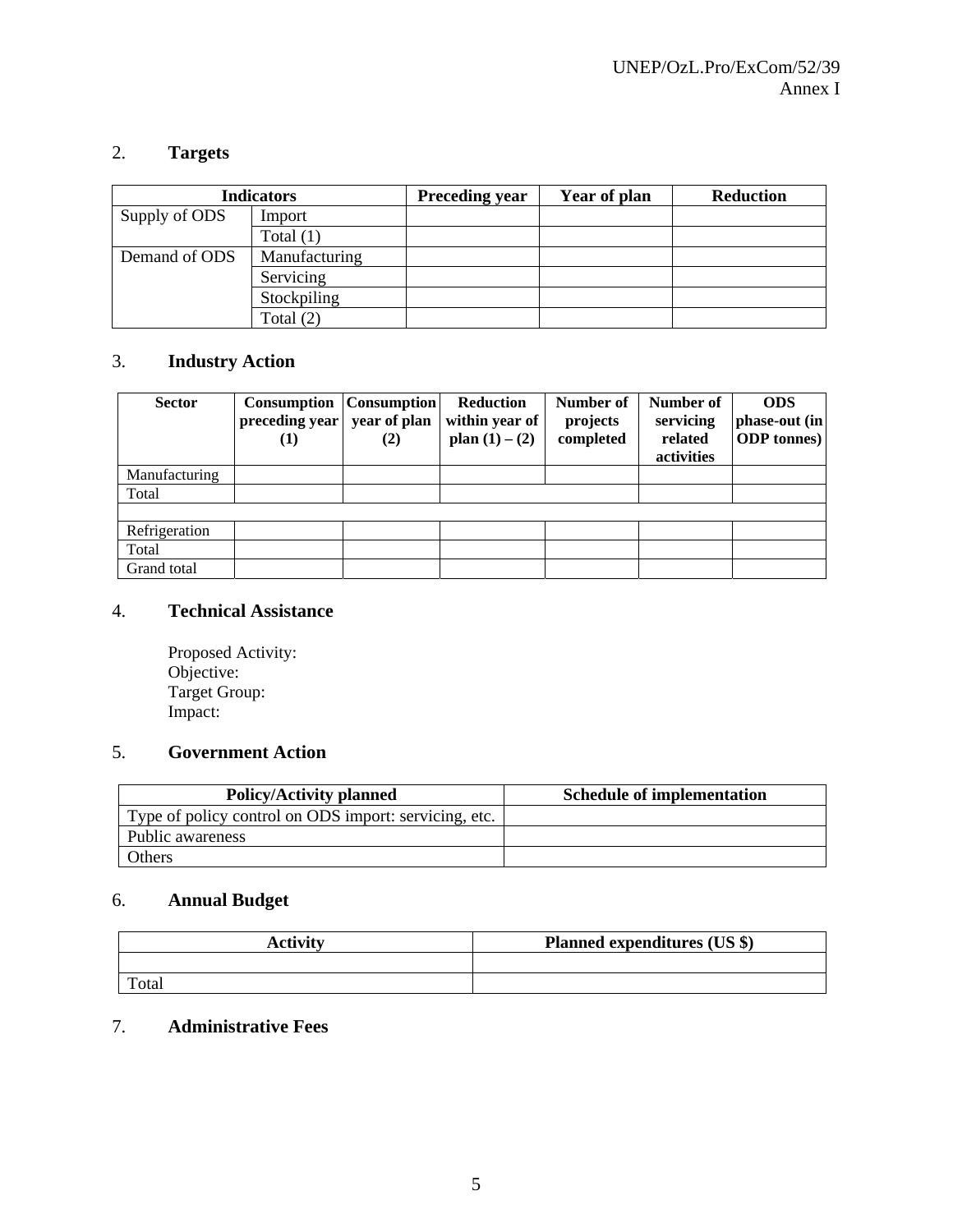# **APPENDIX 5-A: MONITORING INSTITUTIONS AND ROLES**

1. All the monitoring activities will be coordinated and managed through the project "Monitoring and Management Unit", within the National Ozone Unit (NOU).

## Verification and reporting

2. In accordance to decision 45/54 (d), the Executive Committee reserves the right for independent verification in case the Executive Committee selects Madagascar for related auditing. Based on discussion with the Lead IA, Madagascar should select the independent organization (auditing) to carry out the verification of the TPMP results and this independent monitoring programme.

# **APPENDIX 6-A: ROLE OF THE LEAD IMPLEMENTING AGENCY**

1. The Lead IA will be responsible for a range of activities to be specified in the project document as follows:

- (a) Ensuring performance and financial verification in accordance with this Agreement and with its specific internal procedures and requirements as set out in the Country's phase-out plan;
- (b) Assisting the Country in preparation of the Annual Implementation Programme;
- (c) Providing verification to the Executive Committee that the Targets have been met and associated annual activities have been completed as indicated in the Annual Implementation Programme consistent with Appendix-5A. In case the Executive Committee selects Madagascar consistent with paragraph (d) of decision 45/54, separate funding will be provided by the Executive Committee to the Lead IA for this undertaking;
- (d) Ensuring that the achievements in previous annual implementation programmes are reflected in the future annual implementation programme;
- (e) Reporting on the implementation of the Annual Implementation Programme of the preceding year and preparing for annual implementation programme for the year of submission for submission to the Executive Committee, commencing with the 2008 annual implementation programme combined with the report on the 2007 annual implementation programme;
- (f) Ensuring that appropriate independent technical experts carry out the technical reviews undertaken by the Lead IA;
- (g) Carrying out required supervision missions;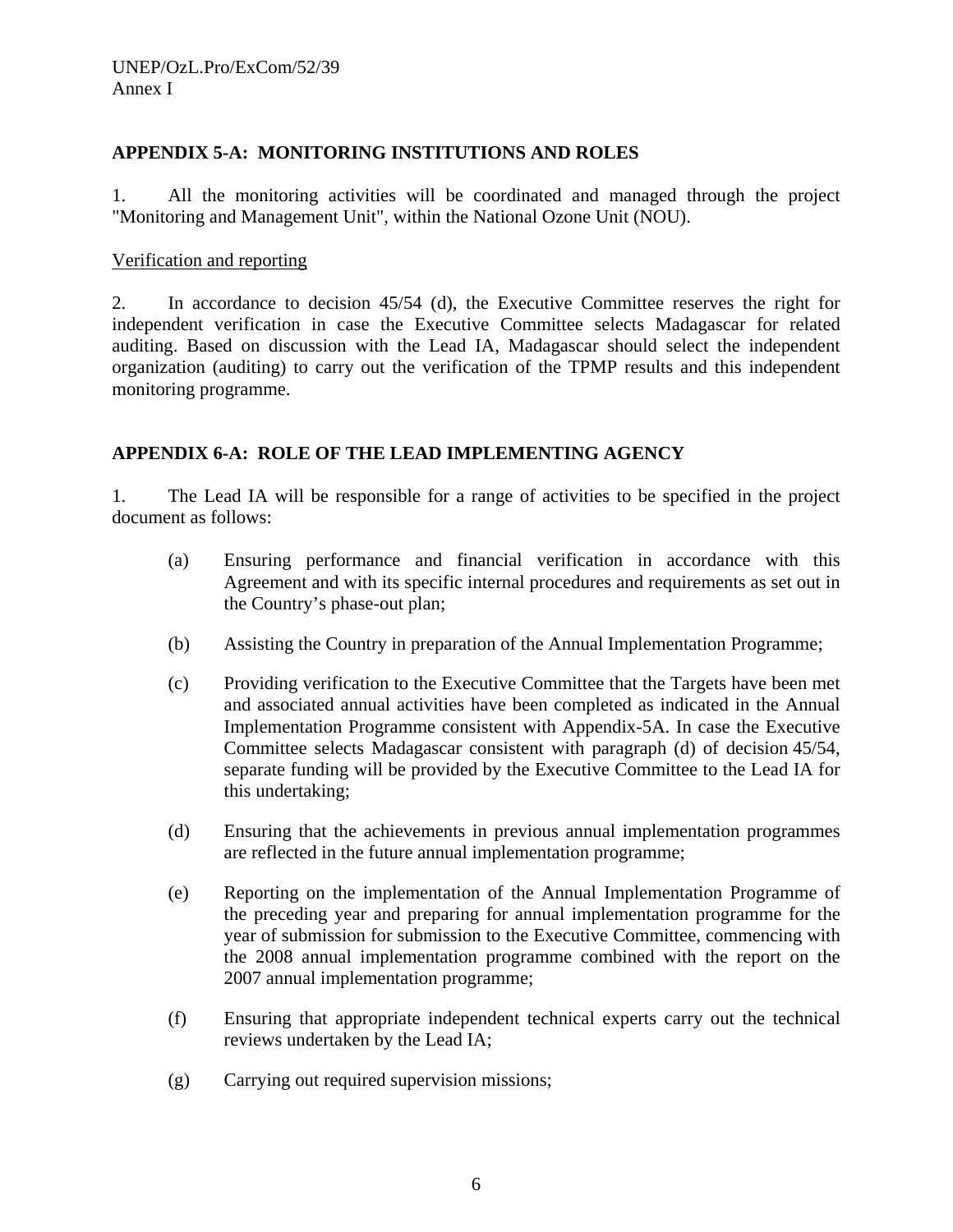- (h) Ensuring the presence of an operating mechanism to allow effective, transparent implementation of the Annual Implementation Programme and accurate data reporting;
- (i) Providing verification for the Executive Committee that consumption of the Substances has been eliminated in accordance with the Targets, if requested by the Executive Committee;
- (j) Coordinating the activities of the Cooperating IA;
- (k) Ensuring that disbursements made to the Country are based on the use of the indicators; and
- (l) Providing assistance with policy, management and technical support when required.

# **APPENDIX 6-B: ROLE OF COOPERATING IMPLEMENTING AGENCY**

- 1. The Cooperating IA will:
	- (a) Provide policy development assistance when required;
	- (b) Assist Madagascar in the implementation and assessment of the activities funded for by the Cooperating IA; and
	- (c) Provide reports to the Lead IA on these activities, for inclusion in the consolidated reports.

# **APPENDIX 7-A: REDUCTIONS IN FUNDING FOR FAILURE TO COMPLY**

1. In accordance with paragraph 10 of the Agreement, the amount of funding provided may be reduced by US \$10,000 per ODP tonne of reductions in consumption not achieved in the year.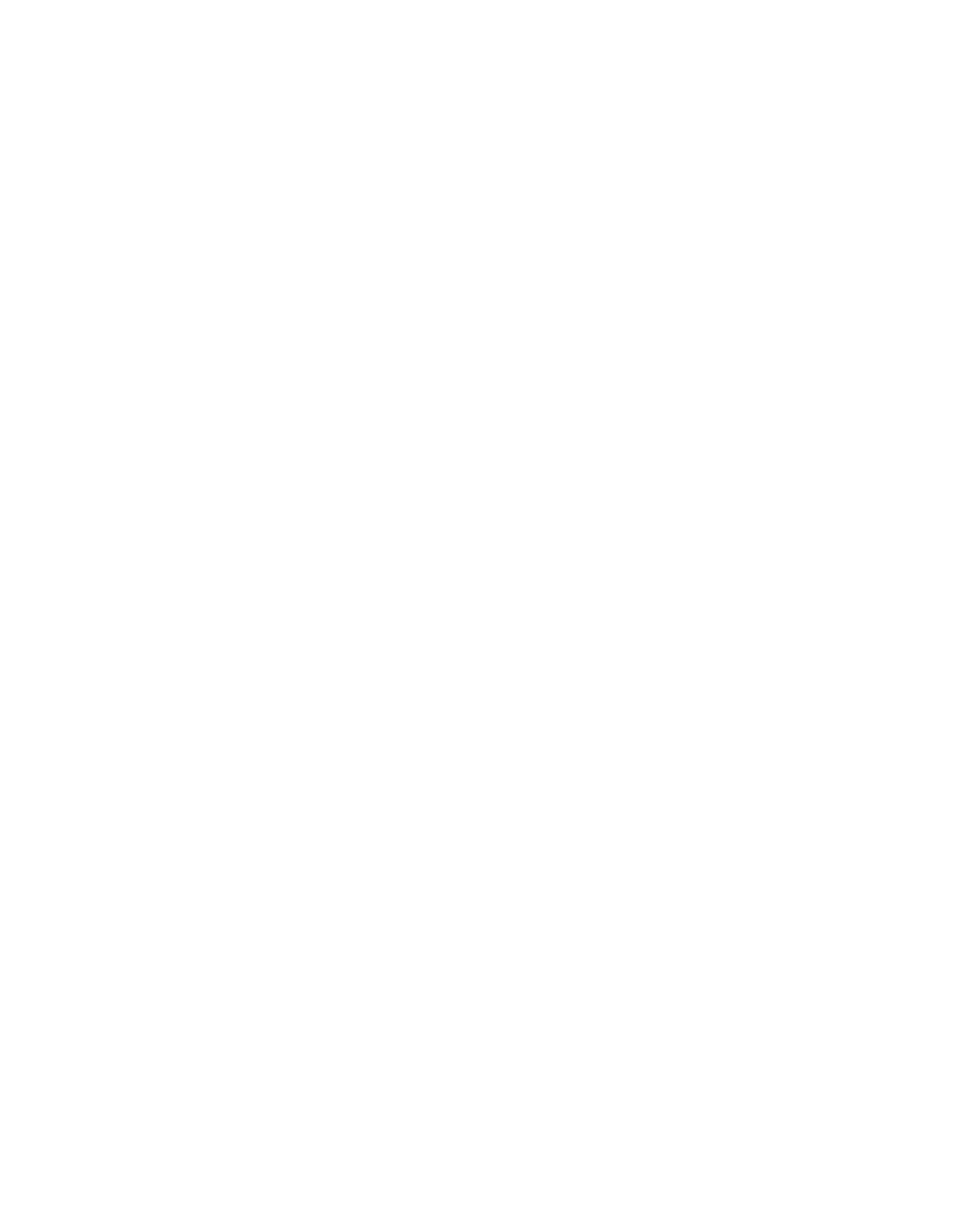# **DRAFT OVERVIEW TABLES FOR MULTI-YEAR AGREEMENTS MADAGASCAR**

### **Annex II**

Ē.

I.

**(1) PROJECT TITLE: Terminal phase-out management plan**

### **(2) EXECUTIVE COMMITTEE APPROVALS AND PROVISIONS: Not applicable for first tranche**

### **(3) ARTICLE 7 DATA (ODP TONNES)**

| <b>Substances</b> | <b>Baseline</b>                            | 1995 | 1996             | 1997  | 1998 | 1999 | 2000 | 2001             | 2002 | 2003 | 2004 | 2005             | 2006                 |
|-------------------|--------------------------------------------|------|------------------|-------|------|------|------|------------------|------|------|------|------------------|----------------------|
| <b>CFC</b>        | 47.9                                       | 19.5 | 20.5             | 103.6 | 23.9 | 26.3 | 12.4 | 9.9              | 7.8  | .    |      | 7.0              | $\sim$ $\sim$<br>2.3 |
| <b>CTC</b>        | 0.0 <sub>l</sub>                           | 0.0  | 0.0 <sub>1</sub> | 0.0   | 0.0  | 0.0  | 0.0  | 0.0 <sub>l</sub> | 0.0  | 0.0  | 9.0  | 0.0 <sub>1</sub> |                      |
| Halons            | 0.0                                        | 0.0  | 0.0              | 0.0   | 0.0  | 0.0  | 0.0  | 0.0              | 0.0  | 0.0  | 0.0  | 0.0 <sub>1</sub> |                      |
| <b>MBR</b>        | 2.6                                        | 1.5  | 3.0              | 3.O   |      | 1.4  | 0.1  | 0.8              |      | U. I | 0.0  | 0.0 <sub>1</sub> |                      |
| <b>TCA</b>        | 0.0                                        | 0.0  | 0.0 <sub>1</sub> | 0.0   | 0.0  | 0.0  | 0.0  | 0.0              | 0.0  | 0.0  | 0.0  | 0.0 <sub>1</sub> |                      |
|                   | Source: A7 Data from the Ozone Secretariat |      |                  |       |      |      |      |                  |      |      |      |                  |                      |

| (4) LATEST COUNTRY PROGRAMME SECTORAL DATA (ODP TONNES) |                |      |       |                      |                           |  | Year:                | 2006       |                |                       |         |                 |               |
|---------------------------------------------------------|----------------|------|-------|----------------------|---------------------------|--|----------------------|------------|----------------|-----------------------|---------|-----------------|---------------|
| <b>Substances</b>                                       | <b>Aerosol</b> | Foam | Halon |                      | Refrigeration             |  | <b>Process Agent</b> | <b>MDI</b> | <b>Lab Use</b> | <b>Methyl Bromide</b> |         | <b>Tobacco</b>  | <b>Total</b>  |
|                                                         |                |      |       | <b>Manufacturing</b> | <b>Servicing</b>          |  |                      |            |                | <b>OPS</b>            | Non-OPS | <b>Fluffing</b> |               |
| CFC                                                     |                |      |       |                      | $\mathcal{L} \mathcal{L}$ |  |                      |            |                |                       |         |                 | $2.3^{\circ}$ |
| <b>CTC</b>                                              |                |      |       |                      |                           |  |                      |            |                |                       |         |                 | 0.0           |
| Halons                                                  |                |      |       |                      |                           |  |                      |            |                |                       |         |                 | 0.0           |
| <b>MBR</b>                                              |                |      |       |                      |                           |  |                      |            |                |                       |         |                 | 0.0           |
| <b>TCA</b>                                              |                |      |       |                      |                           |  |                      |            |                |                       |         |                 | 0.0           |

1

*Source: Country Programme Data*

### **(5) PHASE-OUT (ODP TONNES)**

| $0.111733E-0.0100D11000D1527$ |                                                           |      |      |      |      |      |      |      |         |                               |
|-------------------------------|-----------------------------------------------------------|------|------|------|------|------|------|------|---------|-------------------------------|
| <b>Substances</b>             | ∑alendar vear                                             | 2003 | 2004 | 2005 | 2006 | 2007 | 2008 | 2009 | Total   | <b>Decision</b>               |
| CFCs, other fully             | Maximum Allowable Consumption                             | 17.9 | 47.9 | 24.0 | 24.0 |      |      |      |         |                               |
|                               | halogenated CFCs, CTC (Agreement; per substance if valid) |      |      |      |      |      |      |      |         |                               |
|                               | Compliance Action Target (MOP)                            |      |      |      |      |      |      |      | William | N/A                           |
|                               | <b>Reduction Under Plan</b>                               |      |      |      |      |      |      |      |         | 3 MARKATAN MATATAN            |
|                               | Remaining Phase-Out to be Achieved                        |      |      |      |      |      |      |      |         | <u>www.communications.com</u> |

*Source: Agreement, Inventory, Progress Report, MOP Report, Project Document (Annual Plan) and Verification Reports.* Remaining Phase-Out to be Achieved

### **(6a) PROJECT COSTS (US\$)**

÷

| Calendar vear                   | 2003                                                                              | 2004 | 2005 | 2006 | 2007    | 2008   | 2009 | Total   |  |  |
|---------------------------------|-----------------------------------------------------------------------------------|------|------|------|---------|--------|------|---------|--|--|
| <b>UNEP</b>                     |                                                                                   |      |      |      |         |        |      |         |  |  |
| Funding as per Agreement        |                                                                                   |      |      |      | 133,000 | 87,000 |      | 220,000 |  |  |
| Disbursement as per Annual Plan |                                                                                   |      |      |      |         |        |      |         |  |  |
| <b>UNIDO</b>                    |                                                                                   |      |      |      |         |        |      |         |  |  |
| Funding as per Agreement        |                                                                                   |      |      |      | 78,000  | 47,000 |      | 125.000 |  |  |
| Disbursement as per Annual Plan |                                                                                   |      |      |      |         |        |      |         |  |  |
| [Comments]                      |                                                                                   |      |      |      |         |        |      |         |  |  |
|                                 | Source: Agreement, Inventory, Progress Reports and Project Document (Annual Plan) |      |      |      |         |        |      |         |  |  |

## **(6b) SUBMISSION SCHEDULES (planned and actual)**

| Submission year as per agreement    | 2003 | 2004 | 2005 | 2006 | 2007    | 2008   | 2009 |
|-------------------------------------|------|------|------|------|---------|--------|------|
| <b>UNEP and UNIDO</b>               |      |      |      |      |         |        |      |
| Planned submission as per Agreement |      |      |      |      | July 07 | Jul-08 |      |
| <b>Tranche Number</b>               |      |      |      |      |         |        |      |
| -<br><b><i><u>Property</u></i></b>  |      |      |      |      |         |        |      |

*Source: Agreement, Inventory and Final ExCom Report Decisions*